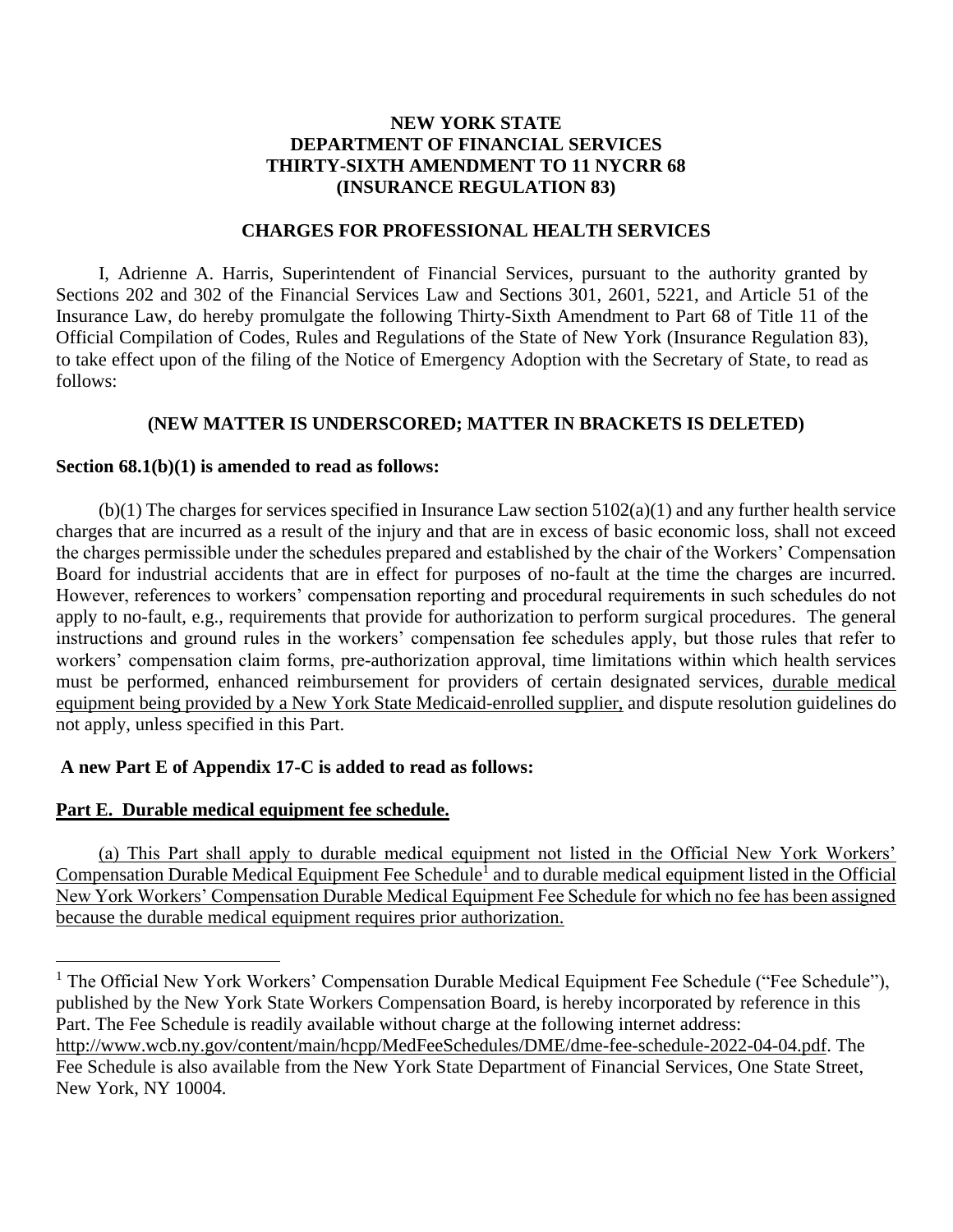(b) The maximum permissible purchase charge or the total accumulated rental charge for such durable medical equipment shall be the lesser of the:

(1) acquisition cost (i.e., line-item cost from a manufacturer or wholesaler net of any rebates, discounts, or other valuable considerations, mailing, shipping, handling, insurance costs or any sales tax) to the provider plus 50%; or

(2) usual and customary price charged by durable medical equipment providers to the general public.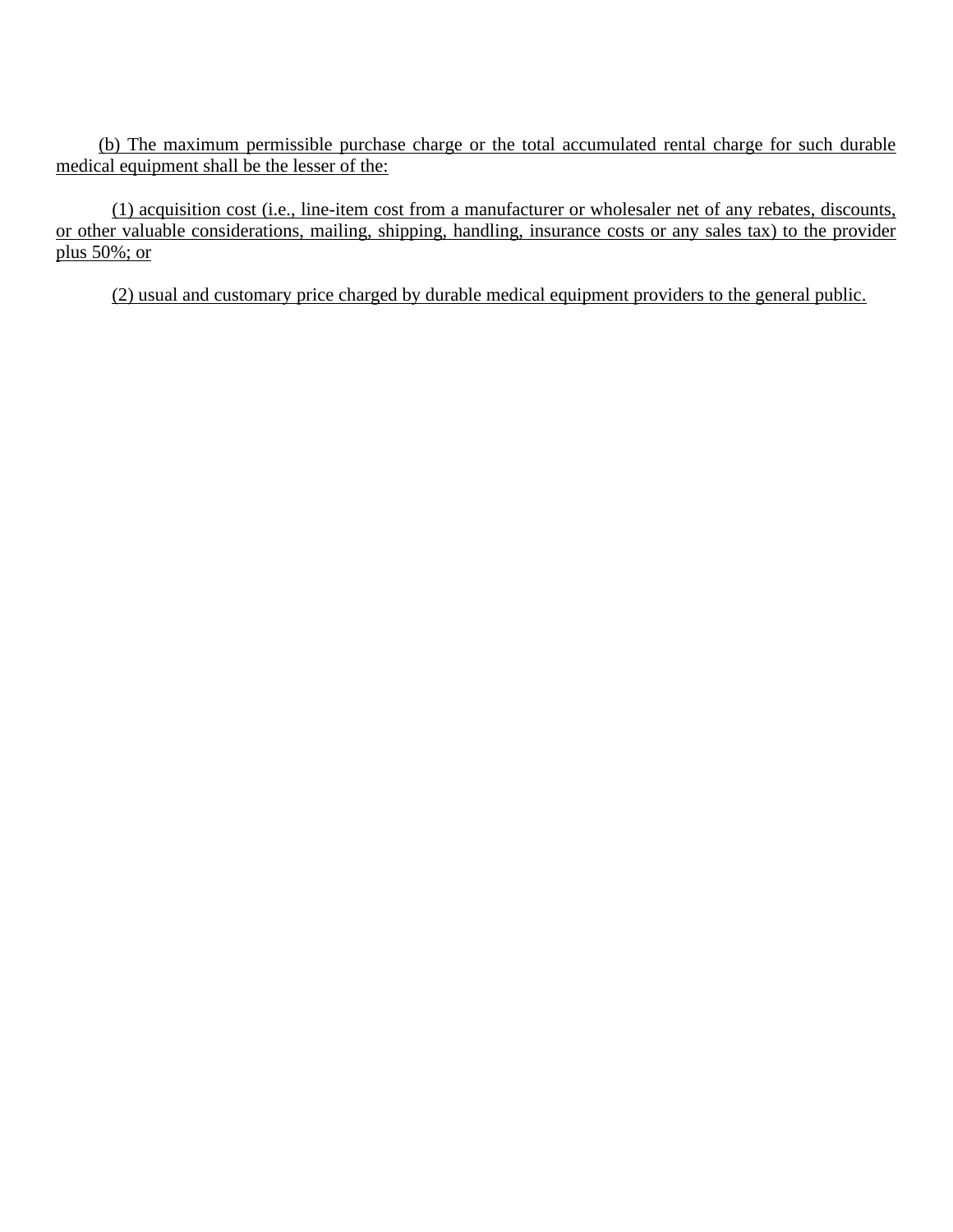#### **Statement of the Reasons for the Emergency Measure Thirty-Sixth Amendment to 11 NYCRR 68 (Insurance Regulation 83)**

In June 2021, the Chair of the Workers' Compensation Board ("Chair") adopted, via regulation, amendments to its Official New York Workers' Compensation Durable Medical Equipment Fee Schedule ("DME fee schedule") effective April 4, 2022. The Chair's amendments update the list of DME supplies that are available; increases the reimbursement amount for those supplies; and creates a prior authorization process for certain DME supplies listed in the DME fee schedule for which no reimbursement amount is assigned and for DME supplies that are not listed in the DME fee schedule. As a result of these amendments, the Chair eliminated the lesser of acquisition cost plus 50% or usual and customary fee calculation for unlisted DME supplies. The Chair also required that all DME supplies be provided by Medicaid-enrolled DME suppliers and capped the total accumulated rental charge for DME supplies listed in the DME fee schedule to the purchase price of those supplies.

The adoption of a prior authorization process in the DME fee schedule for certain DME supplies would not apply to reimbursement for DME supplies in the no-fault insurance system; therefore, no set prices for those DME supplies would be established for use in no-fault. The absence of a cost control measure in place for those DME supplies used in the no-fault system would result in the unwarranted depletion of patients' \$50,000 no-fault insurance benefits as a result of exorbitant prices for the purchase of DME supplies for which no price is set in the workers' compensation DME fee schedule, and unlimited rental charges that could far exceed the purchase price of those supplies.

In order to mitigate the problems to the no-fault system stemming from the Chair's recent amendments to the workers' compensation DME fee schedule, the Superintendent deems it necessary to adopt an emergency amendment to 11 NYCRR 68 (Insurance Regulation 83) to cap the purchase and total accumulated rental of DME supplies for which either no price has been established in the DME fee schedule or for supplies not listed in the DME fee schedule. Such a cap will only provide a consistent reimbursement methodology for both listed and unlisted DME supplies and safeguard against the unwarranted depletion of patients' \$50,000 no-fault insurance benefits because of unlimited rental charges.

For the reasons stated above, emergency action is necessary for the preservation of the general welfare.

 $U$ 

Adrienne A. Harris Superintendent of Financial Services

Dated: April 4, 2022